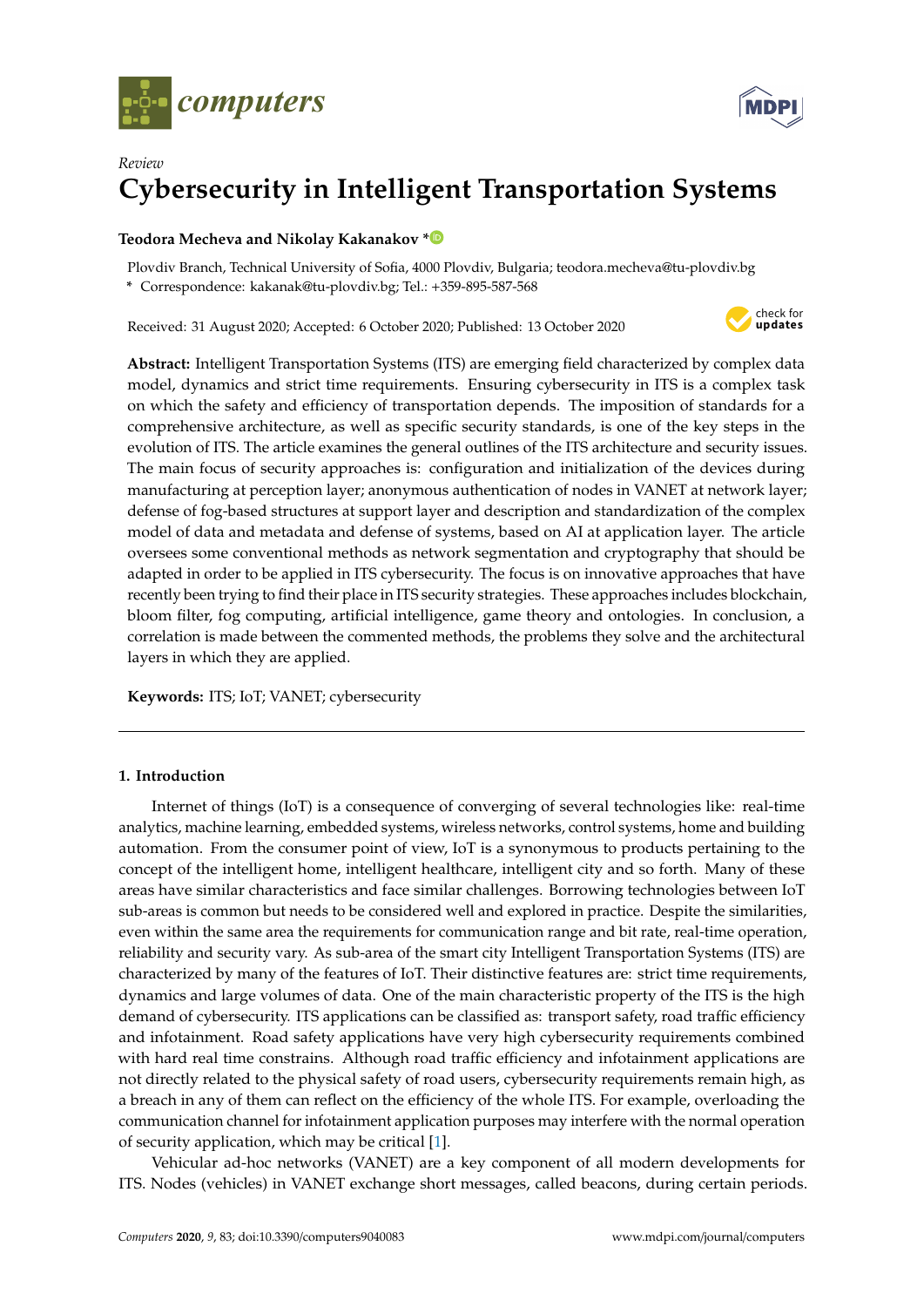The beacons contain important information about vehicles and the environment, for example, direction, acceleration, speed, road conditions, weather conditions and so forth. Connecting vehicles in wireless one hop communication poses many tasks such as authentication of newly joined vehicles, the need to protect the identity of the user, interruptions, providing multi hop communication, high heterogeneity (depending on whether the cars are congested in a big city or in a suburban area). Much of the research on ITS cybersecurity focuses on network security [\[2](#page-10-1)[–5\]](#page-10-2).

Reference [\[6\]](#page-10-3) indicates the importance to maintain connectivity of nodes with software-configurable security services that ensure protection. This need is dictated by the characteristics of VANET—high dynamics in changes of network topology, uncertain structure, unclear network perimeter, high mobility, enabling and disabling of nodes.

Reference [\[7\]](#page-10-4) compares the two main technologies for VANET—cellular and based on Wi-Fi. It points out that knowing the strengths and weaknesses of each technology is a step towards stable and secure communication in VANET.

In Reference [\[3\]](#page-10-5) the authors emphasize the need of an efficient and secure authentication and privacy scheme and offer storage a group of aliases through a bloom filter. The experiment will be discussed in more detail in Section [5.](#page-5-0)

VANETs are not the only vulnerable component of ITS. Cybersecurity in a system as complex as ITS takes place on all levels. Efforts to automate transport have led to the application of Fog and Cloud computing, artificial intelligence and machine learning in ITS. This can significantly slow down the actual application of fully automated vehicles due to the complexity of ensuring cybersecurity. The non-technological aspect of ITS security should not be underestimated. It is expressed in careful consideration of authorization policy, development of standards, governance, policy, regulation, awareness and education [\[8\]](#page-10-6).

In Reference [\[9\]](#page-10-7) the authors overview the main ITS enabling technologies—smart vehicles, public transportation, IoT devices, networking and summarizes the issues by linking them to the relevant components in ITS. The authors argue that the most outstanding advantage of removing the human factor during the driving task is that traffic safety will be improved. In order to achieve that a cybersecurity strategy should be established. The authors highlight the role of the politics and the necessity of international benchmarked regulatory framework.

Reference [\[10\]](#page-10-8) emphasize the connection between Connected Automated Vehicles (CAVs) and road safety. The authors consider that standardization of procedures, education of the society and establishing dedicated communication networks for additional security between communicating vehicles are important ways to implement cybersecurity in CAV.

In Reference [\[11\]](#page-10-9) the focus is on certifications and audits based on standards and regulations developed in cybersecurity for CAVs. The main difficulty is the complexity of the system combining robotic vehicles and vehicles driven by humans, pedestrians, cyclists and so forth. Another aspect is social IoT enabling Mobility as a service (MaaS). There are significant unanswered questions concerning privacy and the reliability of the information. The answers to these questions will largely determine what ITS will look like in the future. The authors believe that a very restrictive regulation will slow down CAVs development and real-world deployment but this is a necessity to prevent safety and security from being sacrificed by commercial interests.

#### **2. ITS Cyberattacks**

The heterogeneity of ITS complicates the task of classifying and identifying cyberattacks. This section lists ITS specific attacks, which will later be associated with the architectural layers:

#### *2.1. VANET Man-in-the-Middle Attack*

The man-in-the-middle attack is a classic type of cyberattack, that the attacking party intercepts messages between the two communicating parties and forwards modified content. In case of man-in-the-middle attack on the physical and data link level in VANET, the attacking party take into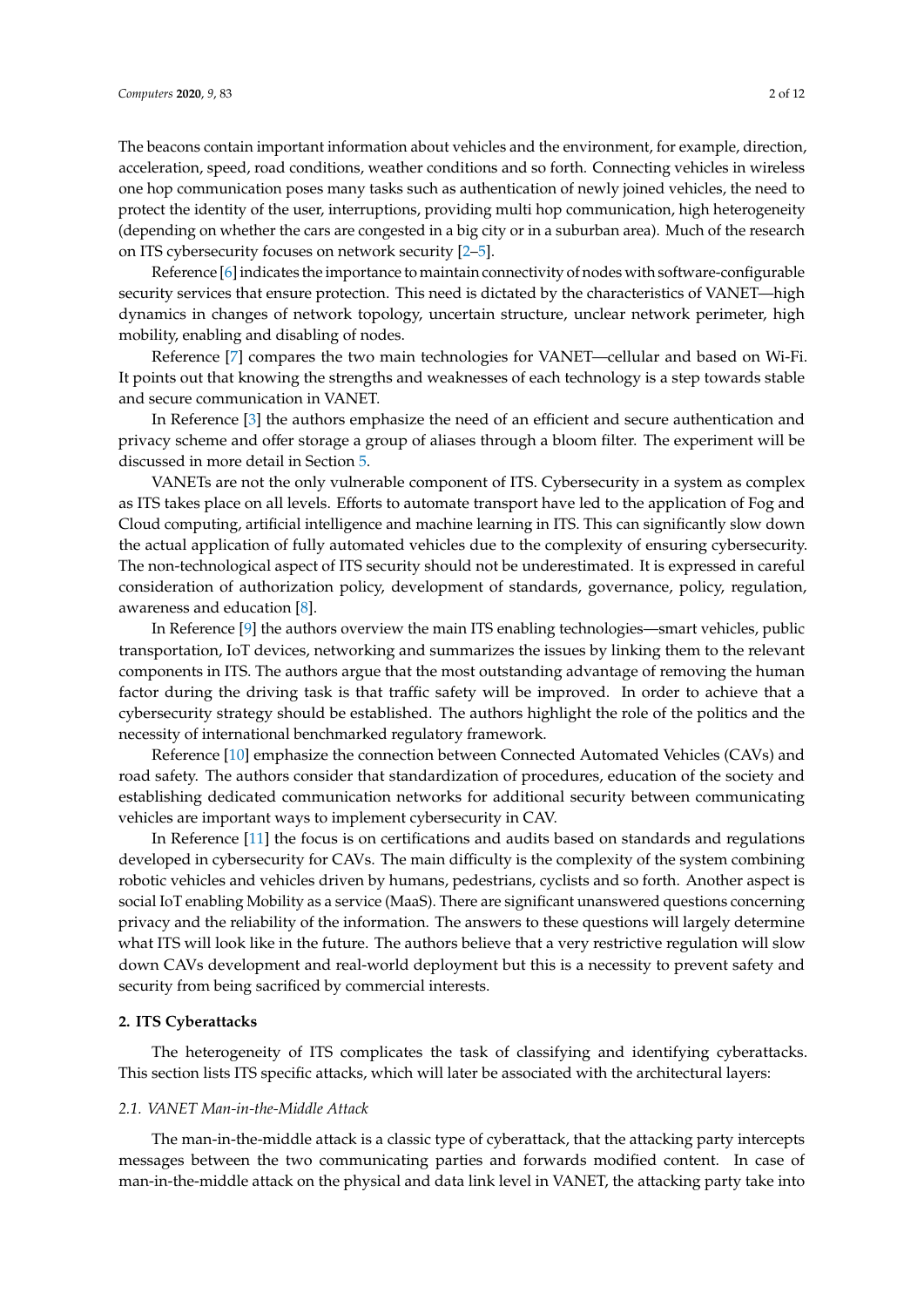account the fact that the nodes have a certain range. They either have to attenuate the signal or they have to modify the location information in case they take advantage of a situation where the attacked nodes are out of range but the attacking party is in the range of both nodes. Example of man-in-the middle VANET attack: the attacking party interferes in the communication between two or more vehicles and changes their location information. This can disrupt the proper functioning of road safety or efficient traffic applications [\[9,](#page-10-7)[12\]](#page-10-10).

# *2.2. Routing Attacks*

The physical and the data link level of VANET define one-hop communication. Multi-hop communication is provided by routing protocols. Routing attacks are cases in which there is a breach in the routing protocols of VANET and a malicious node prevents the data from reaching their final destination. Black hole attack is an example of a routing attack in which, malicious node silently drops all the packets, that are supposed to be re-transmitted. Gray hole attack is another sub-type of routing attack in which dropping is performed only on selective packets [\[9](#page-10-7)[,12\]](#page-10-10).

#### *2.3. Timing Attacks*

Timing attacks cause a communication delay and thus disrupts the operation of applications that have real-time requirements. For example, in a cooperative adaptive cruise control system an emergency message is sent to the neighboring vehicle in order to prevent collision. If the attacking party manages to cause a delay (for instance by overloading the network traffic), despite the correct receipt of the data, the reaction in the braking system will delay and the collision will not be prevented [\[12\]](#page-10-10).

# *2.4. Spoofing*

In case of spoofing attack the attacking party broadcast corrupt data in order to cause invalid reaction in the system. Example: The attacking party is sending bogus GPS coordinates and thus disrupting the operation of the navigation system [\[9\]](#page-10-7).

#### *2.5. Denial-of-Service Attacks (DoS)*

DoS is a classic cyberattack that affects the availability of system components. In ITS it is especially dangerous in case some safety critical feature is concerned. Sybil is typical VANET DoS attack in which a malicious vehicle impersonates as multiple identities and injects false broadcast messages into the network. Thus disrupts the normal exchange of information [\[9,](#page-10-7)[12\]](#page-10-10).

# *2.6. Internal Vehicle Network Attack*

Due to the fact that most internal vehicle networks are designed at a time when cars are not connected, they are vulnerable to attacks. For example, the attacker can easy gains access to the internal network, based on CAN (Controller Area Network) protocol and thus manage to control airbag control system [\[9\]](#page-10-7).

# *2.7. Identity Attack*

Identity privacy ITS may refers to the privacy of a driver, passenger, pedestrian and so forth. The attacking party may try to extract information about personal data, location, actions, habits. An example of an identity attack is a case in which the attacking party manages to obtain information on how nicknames are assigned in VANET and thus track the location of a vehicle [\[9\]](#page-10-7).

#### *2.8. Eavesdropping*

Eavesdropping is a classic passive attack in which the attacking party does not disrupt the communication process but manages to gain unauthorized access to information. Example: The malicious party may eavesdrop on the communication between the vehicle and the road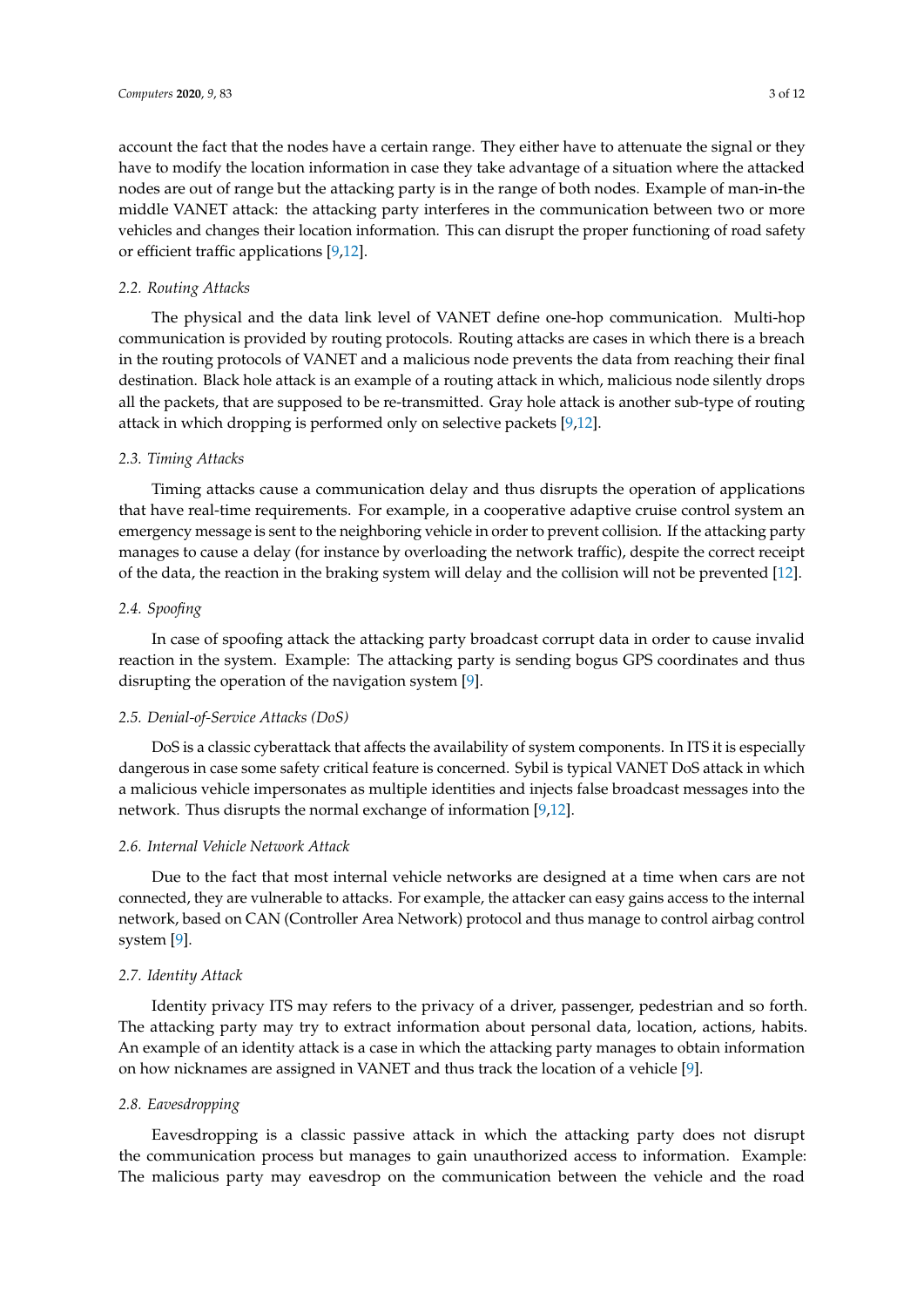infrastructure during the payment of the toll and thus gain access to the user's bank account details [\[12\]](#page-10-10).

# *2.9. Attack against Fog 2.9. Attack against Fog*

Due to their physical characteristics (usually physically accessible) and limited resources in Due to their physical characteristics (usually physically accessible) and limited resources in comparison to the Cloud, ITS's Fog components are difficult to protect and can be subject to various comparison to the Cloud, ITS's Fog components are difficult to protect and can be subject to various types of attacks. Example: Fog node summarizes and purifies data from sound and vibration sensors. types of attacks. Example: Fog node summarizes and purifies data from sound and vibration sensors. By altering the aggregated information, the malicious party directly affects the data analysis algorithm By altering the aggregated information, the malicious party directly affects the data analysis algorithm for planning the organization of the road traffic [\[5](#page-10-2)[,9\]](#page-10-7). for planning the organization of the road traffic [5,9].

# *2.10. AI Attacks 2.10. AI Attacks*

The attacks against AI could be related to data manipulation (Data poisoning attack), Environmental Perturbations or Policy manipulation. Example: In order to mislead the machine learning algorithm, the attacking party may select and send data so as to cause false trends in the model [\[9](#page-10-7)[,13\]](#page-10-11).

# **3. ITS Architecture and Security Challenges 3. ITS Architecture and Security Challenges**

<span id="page-3-0"></span>The ITS can be seen as a sub-type of IoT and so it can be developed using similar approaches and The ITS can be seen as a sub-type of IoT and so it can be developed using similar approaches architectures. The Figure [1](#page-3-0) depicts the architecture contours of most IoT developments. It could also and architectures. be applied in ITS [\[8\]](#page-10-6). alertice cares: The Tigate



**Figure 1.** Internet of things (IoT) architecture outlines [\[8\]](#page-10-6).

Applying this outlines in ITS gives each layer a more specific functions. The presented architecture consists of four layers responsible for different functions of IoT.

**Perception layer** of ITS encompasses users' smartphones, in-vehicles' sensors and infrastructure devices. Many of security issues at perception layer are concerned to configuration and initialization of the devices during manufacturing and internal vehicular network design, as in most cases it is not intended for connected cars  $[8,14]$  $[8,14]$ .

**Network layer** is a complex alloy of wired and wireless technologies. One of the big cybersecurity questions at this layer is providing authentication of the nodes in VANET. Due to the need to protect personal data, authentication needs to be anonymous. The limited range of nodes and the strict time requirements introduce additional difficulties  $[2,3,6]$  $[2,3,6]$  $[2,3,6]$ .

Among the developments for VANET architecture standards, two network technologies are outlined—the family of standards IEEE 1609 (Wireless Access in Vehicular Environment—WAVE),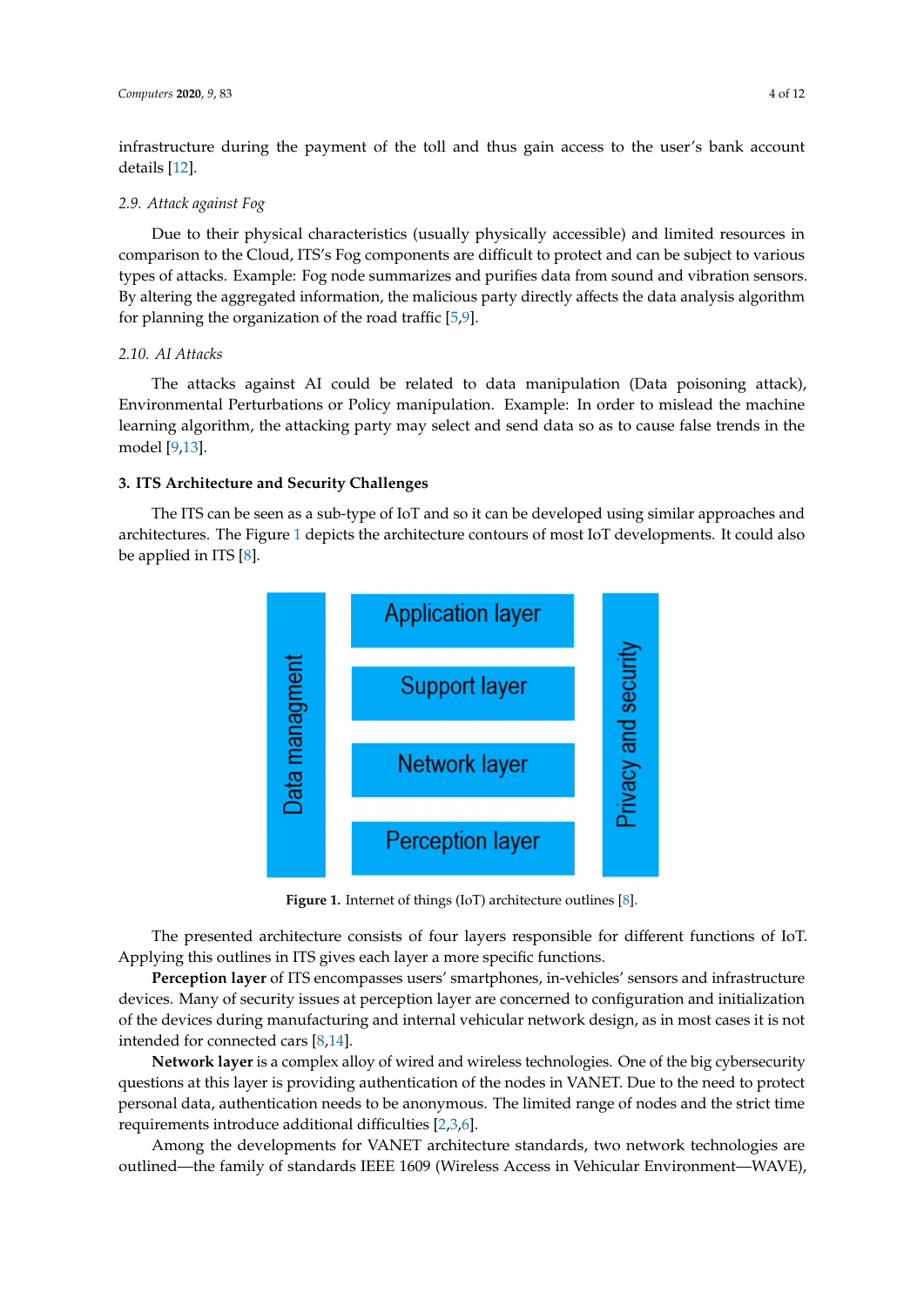based on 802.11 and the 3GPP standard (applicable for 4G and 5G LTE-Long Term Evaluation networks called Cellular Vehicle to Everything—C-V2X) [\[4](#page-10-13)[,7](#page-10-4)[,15\]](#page-10-14).

WAVE describes authentication mechanism based on a list of hierarchical certificates. It specifies precise requirements for specific cryptographic primitives and does not provide an alternative. The issue here is that in dynamic situation and load network the procedure described in standard is not satisfying the time constraints. It require: the elliptic curve digital signature algorithm (ECDSA) and concrete elliptic curves P-256 and P256r1; the maximum size of the private key—32 bytes; AES-CCM (Advanced Standard Encryption in Counter Mode)—a symmetric encryption algorithm and the hash function SHA-256 [\[4](#page-10-13)[,7](#page-10-4)[,16\]](#page-11-0).

C-V2X technology defines two modes of operation—mode 4 (Unmanaged Mode) and mode 3 (Managed Mode). The standard security mechanisms of LTE standards are applicable in Managed Mode. In Unmanaged Mode, security issues remain unresolved. The standard sets requirements for duplication protection, integrity, confidentiality and envisage the use of pseudonyms. It outlines the requirements but does not make recommendations for specific mechanisms [\[7](#page-10-4)[,16\]](#page-11-0).

The 5G philosophy is service oriented. Slicing Security as-a-Service or SSaaS, enables operators to provide differentiated and customized security package, including encryption algorithms, encryption parameters, capabilities for blacklist and whitelist configuration, authentication methods and isolation strength and so forth. [\[15\]](#page-10-14).

At **support layer** the data is being processed in the Fog or Cloud depending on their temporal and spatial specifics and security considerations. As an emerging technology, Fog-based structures present new security challenges because the operation environments of distributed Fog systems are more difficult to protect than a centralized Cloud. The existing security and privacy measurements for cloud computing cannot be directly applied to the fog computing due to its features, such as mobility, heterogeneity and large-scale geo-distribution [\[5](#page-10-2)[,8\]](#page-10-6).

The **application layer** reflects the final interaction with the user, which can be expressed in information, warning and even activation of a certain system in the vehicle (in the case of unmanned vehicles). Before reaching the user the data acquired in the sensor layer can be processed in multiple locations. Depending on data semantics, security requirements and time constraints calculations can be done locally, in the vehicle itself, in road side units (RSU), at Fog or Cloud. The data in ITS meet all the characteristics of Big data, which is a precondition for applying Artificial Intelligence (AI). Its application into security-critical systems such as ITS must be carefully considered, as it is very vulnerable to a number of cyberattacks [\[1](#page-10-0)[,8,](#page-10-6)[15,](#page-10-14)[17](#page-11-1)[–19\]](#page-11-2).

Table [1](#page-4-0) summarizes the security issues addressed in this document, their respective architectural layers and the possible cyberattacks.

<span id="page-4-0"></span>

| <b>Architecture Layer</b> | <b>Security Issue</b>                                                                                          | Cyberattack                                                                                                                            |  |
|---------------------------|----------------------------------------------------------------------------------------------------------------|----------------------------------------------------------------------------------------------------------------------------------------|--|
| Perception layer          | Configuration and initialization of<br>the devices during manufacturing;<br>Internal vehicular network design; | Denial-of-Service;<br>Spoofing;<br>Internal vehicle network attack;                                                                    |  |
| Network layer             | Anonymous authentication in<br>VANET;                                                                          | Sybil Attacks;<br>Denial-of-Service;<br>Man-in-the-Middle;<br>Eavesdropping;<br>Routing attacks;<br>Identity attack;<br>Timing attack; |  |
| Support layer             | Fog defense;                                                                                                   | Attack against Fog;                                                                                                                    |  |
| Application layer         | Complicated data model;<br>AI defense.                                                                         | Data poisoning;<br><b>Environmental Perturbations;</b><br>Policy manipulation.                                                         |  |

**Table 1.** Intelligent Transportation Systems (ITS) architecture, cybersecurity issues and attacks.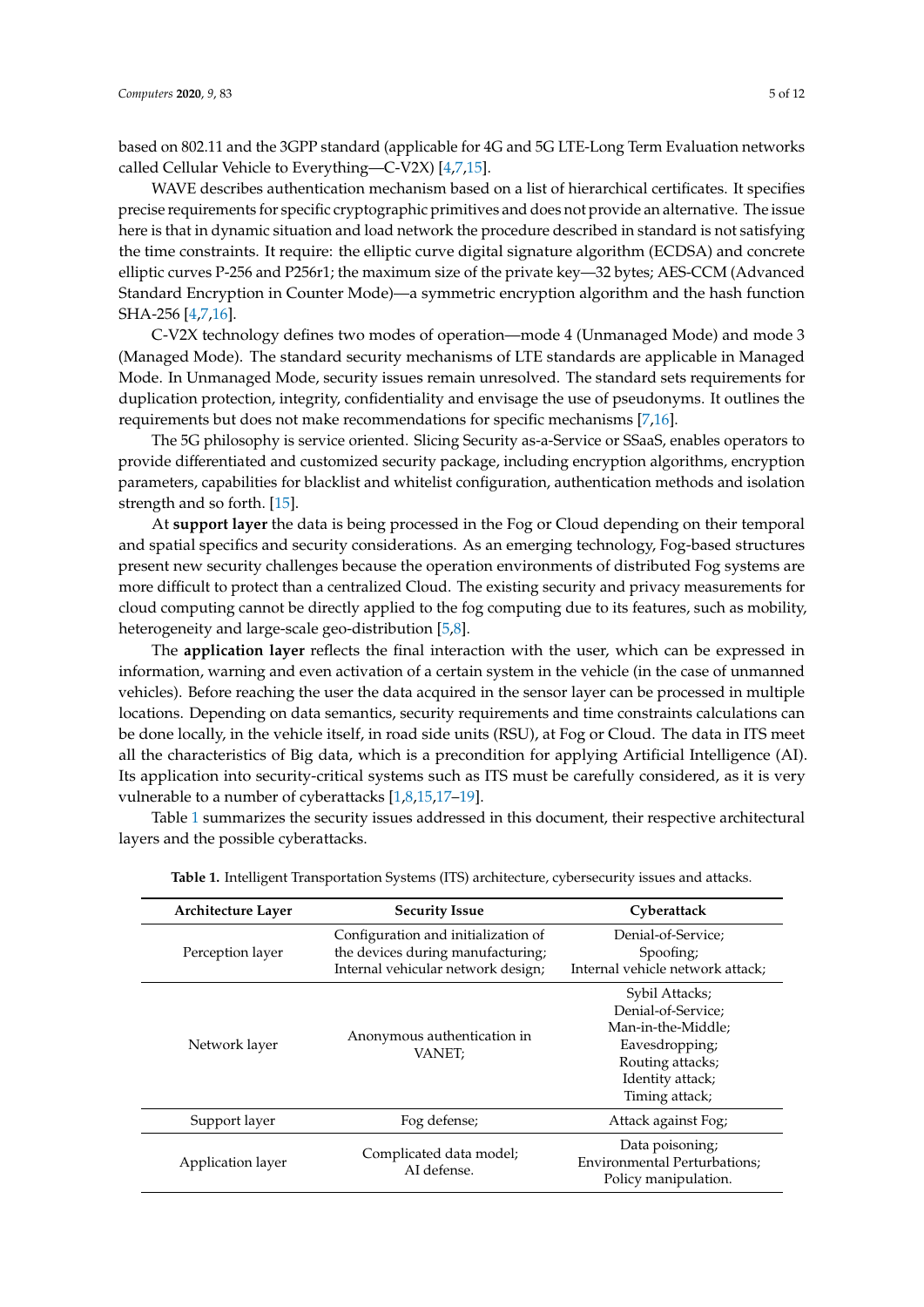# **4. Conventional Methods in ITS Cybersecurity**

Although ITS are relatively new, many of the technologies they integrate have been tested in practice and the experience gained can be reused. In terms of security, some of the classic approaches will certainly play a key role. The effective approaches of defending support layer are: strong authentication, encrypted communication, key management, regular auditing and private network and secure routing [\[8](#page-10-6)[,12](#page-10-10)[,20,](#page-11-3)[21\]](#page-11-4).

**Cryptographic methods** are the heart of cybersecurity. The application of cryptographic techniques in the automotive industry has a history since 90s. Traditional algorithm and encryption standards are not completely suitable for ITS as they cannot meet the requirements of high throughput performance, low latency and reliability. Lightweight encryption has become a basic requirement in ITS [\[8,](#page-10-6)[12\]](#page-10-10).

**Network segmentation** is another classic approach that improves both network security and efficiency. When talking about ITS network segmentation, it should be taken into account that some of the nodes are mobile, dynamically joining and with anonymity requirements. In VANET, the separation of clusters from communicating cars would play an important role, thus building hierarchy in the network. Depending on the goals and the situation, different metrics can be taken into account—the behavioral characteristic, based on historical data, the resources, the location and so forth. [\[21\]](#page-11-4).

In Reference [\[21\]](#page-11-4) authors describe IoT security segmentation pattern. They take into account security level, attack surface, heterogeneity, identity, compliance, threats and overhead.

# <span id="page-5-0"></span>**5. Innovative Approaches in ITS Cybersecurity**

The introduction of technologies that were not originally designed to serve time-critical areas, as well as introduction of technologies from areas where cybersecurity is not directly related to users' physical security, leads to an increase in the vulnerability to cyberattacks in ITS. Borrowing technologies between different sub-areas in IoT is quite natural. In this section some innovative technologies that have found application in ITS or have found application in similar areas and their application in ITS is yet to be experimented with are presented. Given the multi-faceted nature of ITS, approaches to achieving cybersecurity objectives are multidimensional. Methods discussed in the Section [6](#page-7-0) relate to the application layer and are holistic in nature, while this section discusses methods that have a local impact—in the network and perception layer. Blockchain, anonymous authentication in Fog and bloom filter are applicable in resource reduction in anonymous authentication of dynamic nodes in VANET. Security-by-contract and sensor fusion are applied in the sensor layer. Although data fusion can take place in any of the layers in the system, the sensor fusion approach is related to the perception layer, as the closer to the source the information is processed the less security risks exist [\[2,](#page-10-1)[3,](#page-10-5)[6,](#page-10-3)[8,](#page-10-6)[14](#page-10-12)[,22–](#page-11-5)[24\]](#page-11-6).

#### *5.1. Blockchain*

Blockchain is an extremely dynamic technology in recent times. With regard to ITS, one of its main applications is in anonymous authentication solutions in VANET. The use of distributed storage can be very suitable for storing data of the legitimacy of nodes. The nodes decide whether to admit a new participant in the communication based on its reputation. In this way, malicious nodes are discouraged. Another option for applying a blockchain is upper architecture layers as a secure data warehouse. Although some of the described examples present MANET networks, the simulation results can be considered to be applicable to VANET as a subtype of MANET [\[6](#page-10-3)[,22](#page-11-5)[–25\]](#page-11-7).

The authors of Reference [\[22\]](#page-11-5) introduce the concept of "shortest, most reputed path" using the Ad hoc On-Demand Distance Vector (AODV) routing protocol for MANETs. They create a simulation, using Matlab, dividing the network into subnets in each of which there are mining nodes that monitor of the other nodes and add transactions to the blockchain. The blockchain contains information about the reputation of the nodes. The authors claim an approximately 12% improvement in overall packet delivery in the presence of routing attacks, compared to conventional routing algorithms in MANETs.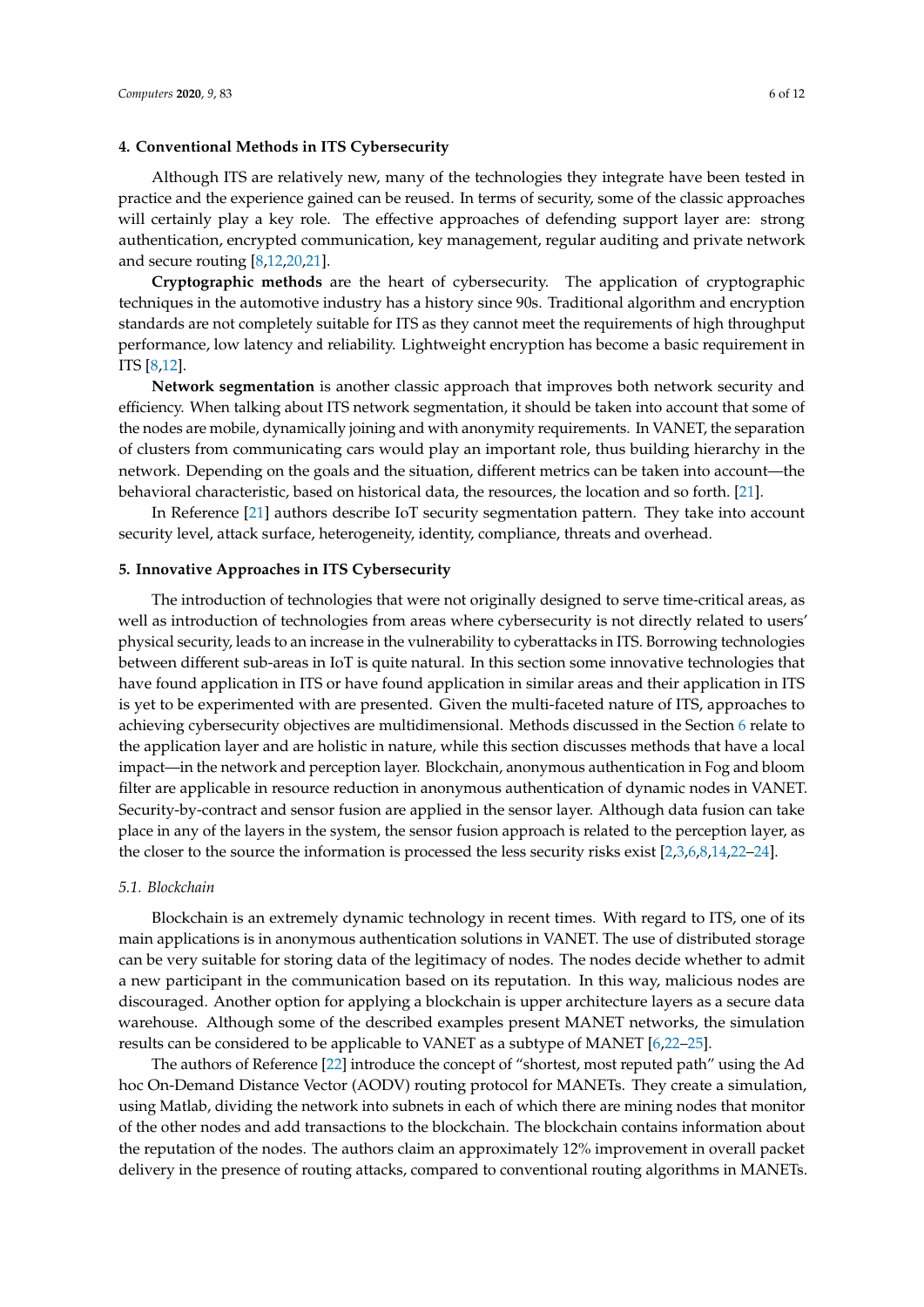The authors of Reference [\[25\]](#page-11-7) discuss the general importance of security in IoT systems, focusing on MANET. They describe a future development (similar to Reference [\[21\]](#page-11-4))—blockchain-based OLSR (Optimized Link State Routing Protocol), taking into account not only the node's reputation but also its energy level.

In Reference [\[24\]](#page-11-6) an overview of significant applications of blockchain technology and possible attacks is presented. To analyze the traffic behavior on the network, five virtual clients were created. The authors conclude that the problem of ensuring data security is not completely resolved. They emphasize the possibility of identifying traffic to blockchain technology using behavioral analysis and recommend hiding traffic and preventing the interception of traffic from this technology, including by behavioral analysis.

Reference [\[23\]](#page-11-8) offers a different application of blockchain for IoT—SEBS (Secure Element Blockchain Stratagem). It applies blockchain in the data layer, combining it with hardware secure elements in the sensor layer. The conclusion is that the proposition can increase the performance of critical security operations by 31 times, all while reducing computational and memory overheads.

Reference [\[6\]](#page-10-3) introduces blockchain with floating genesis block and its contribution to resolve the issue of continuously growing blockchain within the VANET/MANET networks. The authors offer a comparative analysis with other methods that reduce the time to decide on the connection of new nodes in VANET and conclude that this modification allows resolving the blockchain growth issue completely in case blocks are downloaded from trusted nodes. They note that the modification introduces an element of centralization of the system and make a proposal to mitigate this drawback.

#### *5.2. Anonymous Authentication in Fog*

As Fog nodes provide precious opportunities to protect the privacy of the consumers before personal sensitive data leave the edge. Fog technology is one of the solutions to the problem of anonymous authentication in VANET [\[2](#page-10-1)[,8](#page-10-6)[,14\]](#page-10-12).

Reference [\[2\]](#page-10-1) introduces fog computing for anonymous vehicle legitimation. The advantages of this solution are that do not need to authenticate all the RSUs in the driving period, thereby reducing the times of authentications between legitimate vehicles and RSUs. The system model of this study consists of three layers: the cloud layer, the fog layer and vehicles.

# *5.3. Bloom Filter*

Bloom filter is another solution to the issue of reducing resources when using changing aliases.

Reference [\[3\]](#page-10-5) presents validation of pseudonyms in VANET, based on Bloom Filter. Bloom Filter stores all certificates generated for a given period. Instead of requiring a response from a trusted party for each package received, a reference is made to the Bloom Filter, which refreshes over time. The disadvantage is that this method gives false positive results. The authors include auxiliary methods—requesting the trusted party and list of illegitimate participants.

#### *5.4. Security by Contract*

Security by contract paradigm is based on a description of the relevant features of the application and the relevant interactions with its host platform. This approach is a possible solution to many of the security tasks in the sensor layer, as it is also applicable to devices that are put into operation [\[14\]](#page-10-12).

In Reference [\[14\]](#page-10-12) is presented security solution for correctly defining rules in IoT devices applicable by a user, administrator or manufacturer. It consists of security contracts that can be verified against the security policy stored within the Fog node. By real smart home experiment, pseudo-code algorithms and a number of illustrative examples the authors motivate the necessity to develop such system.

#### *5.5. Sensor Fusion*

Sensor fusion can offset incorrect information from corrupting computations and reducing data ambiguity. A great advantage of this technology is that it allows the use of inexpensive sensors and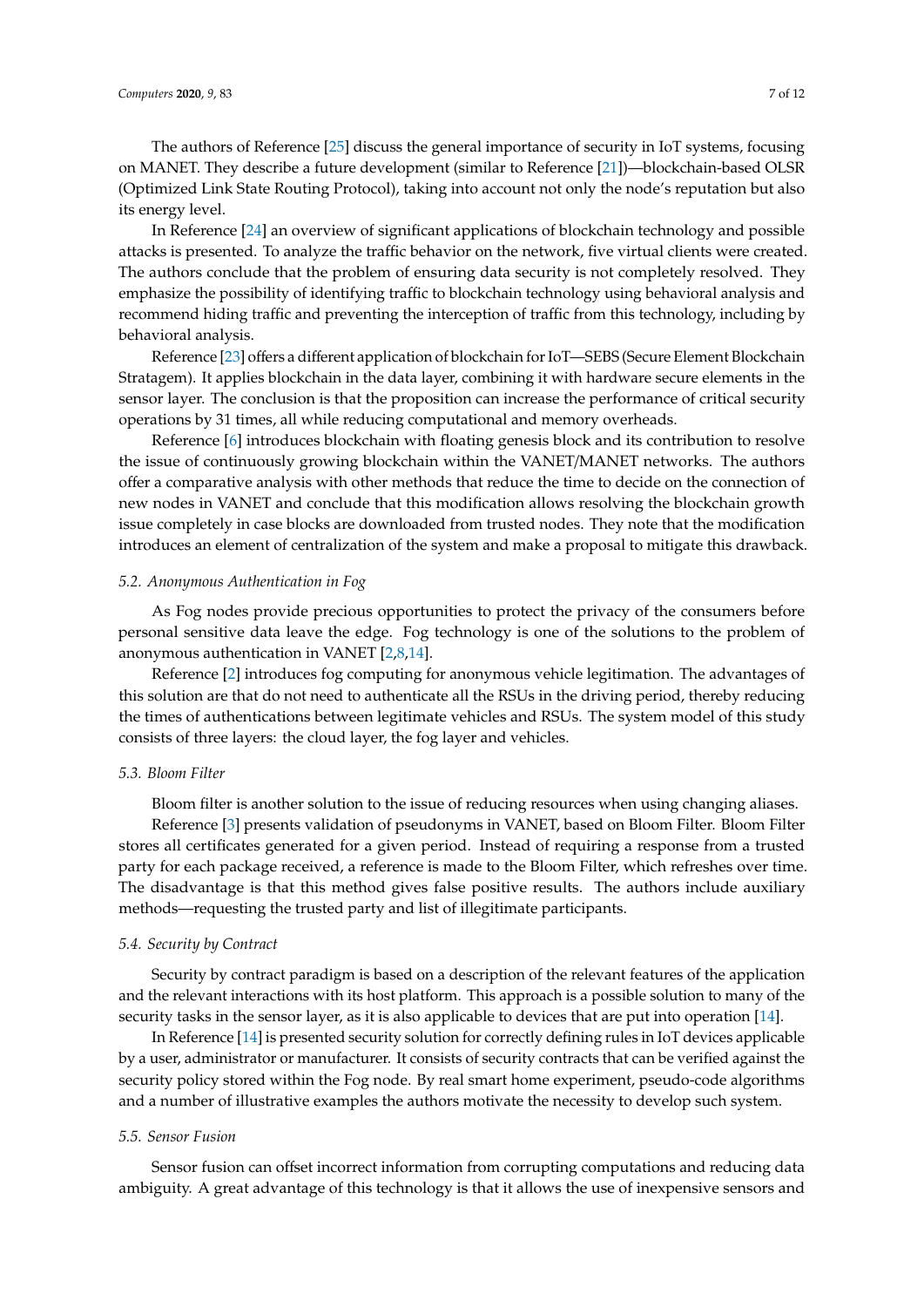thus significantly reduces the final cost of the products without affecting the measurement result. Sensor fusion is already applied in practice in many modern automobiles [\[9\]](#page-10-7).

#### <span id="page-7-0"></span>**6. An Intelligent Security in IoT**

Due to the complexity of ITS an intelligent and proactive defense approach is a necessity. The methods described in this section relate to the holistic approach of ITS cybersecurity and have been successfully applied in security systems in other areas. In relation to ITS, they are mentioned on many sources as methods that will outline the overall appearance of ITS in the future but still the experimental results of their application in ITS are few. This is largely due to the fact that the development of the whole system is not mature enough. This section discusses examples of the application of artificial intelligence, machine learning, ontologies and game theory in security systems [\[8,](#page-10-6)[15,](#page-10-14)[17\]](#page-11-1).

### *6.1. Artificial Intelligence*

With the advent of IoT, AI is increasingly used in Intrusion Detection Systems (IDS), due to the increased risk to security and complexity of tasks. AI will definitely find a place in future ITS cybersecurity, due to the need for adaptive solutions to the rapidly changing system and the need for a holistic approach [\[11](#page-10-9)[,17\]](#page-11-1).

Reference [\[13\]](#page-10-11) describes a novel hybrid Deep Learning and Dendritic Cell Algorithm (DeepDCA) in the context of an IDS. The authors argue that experimentation results show that DeepDCA demonstrate over 98.73% accuracy and low false-positive rate.

# *6.2. Machine Learning*

**Machine learning** (ML) is the subset of AI that is most widely used in cybersecurity systems. Its weakness is that it is vulnerable in the training phase, so the training data set must be carefully selected. If a noise is inserted, the whole system can be compromised (Envision Attacks, Poisoning Attacks). It is necessary to create a strong classifier through proactive approaches. Due to this disadvantage, ML techniques are often used as an auxiliary mechanism [\[15,](#page-10-14)[26\]](#page-11-9).

Reference [\[27\]](#page-11-10) presents automatic IP blacklisting applying linear regression techniques. The authors claims that it can reduce the incorrect blacklisting by nearly 90% and improve the time to eliminate malicious IP compared to human agents.

#### *6.3. Ontology*

**Ontology** is a promising tool to address heterogeneous issues, especially for unstructured data. The application of ontology to the IoT security domain is an emerging area [\[8](#page-10-6)[,28\]](#page-11-11).

In Reference [\[28\]](#page-11-11) authors present a data-security ontology for IoT, from the perspective of data. It represents a common vocabulary describing the practical security aspects related to data access and exchange relevant to producers, consumers and intermediaries. Its objective is to provide relevant information about data provision, access and handling, as well as to regulations that may affect it and certifications and provenance.

#### *6.4. Game Theory*

**Game theory** is a powerful mathematical tool that has been successfully applied in the fields of cybersecurity and privacy [\[8](#page-10-6)[,29\]](#page-11-12).

In Reference [\[29\]](#page-11-12) the proposed method combines reputation and game theory-based methods for selfish node detection in MANETs. It consists of several steps which are performed as games between nodes in a clustered network when sending or forwarding the node's data packets. Each player independently chooses their own strategy for forwarding or not forwarding. The experimental results have shown that the proposed method can detect selfish and malicious nodes efficiently, decrease the end-to-end delay of the data and consumption of node resources (energy, battery, memory, etc.).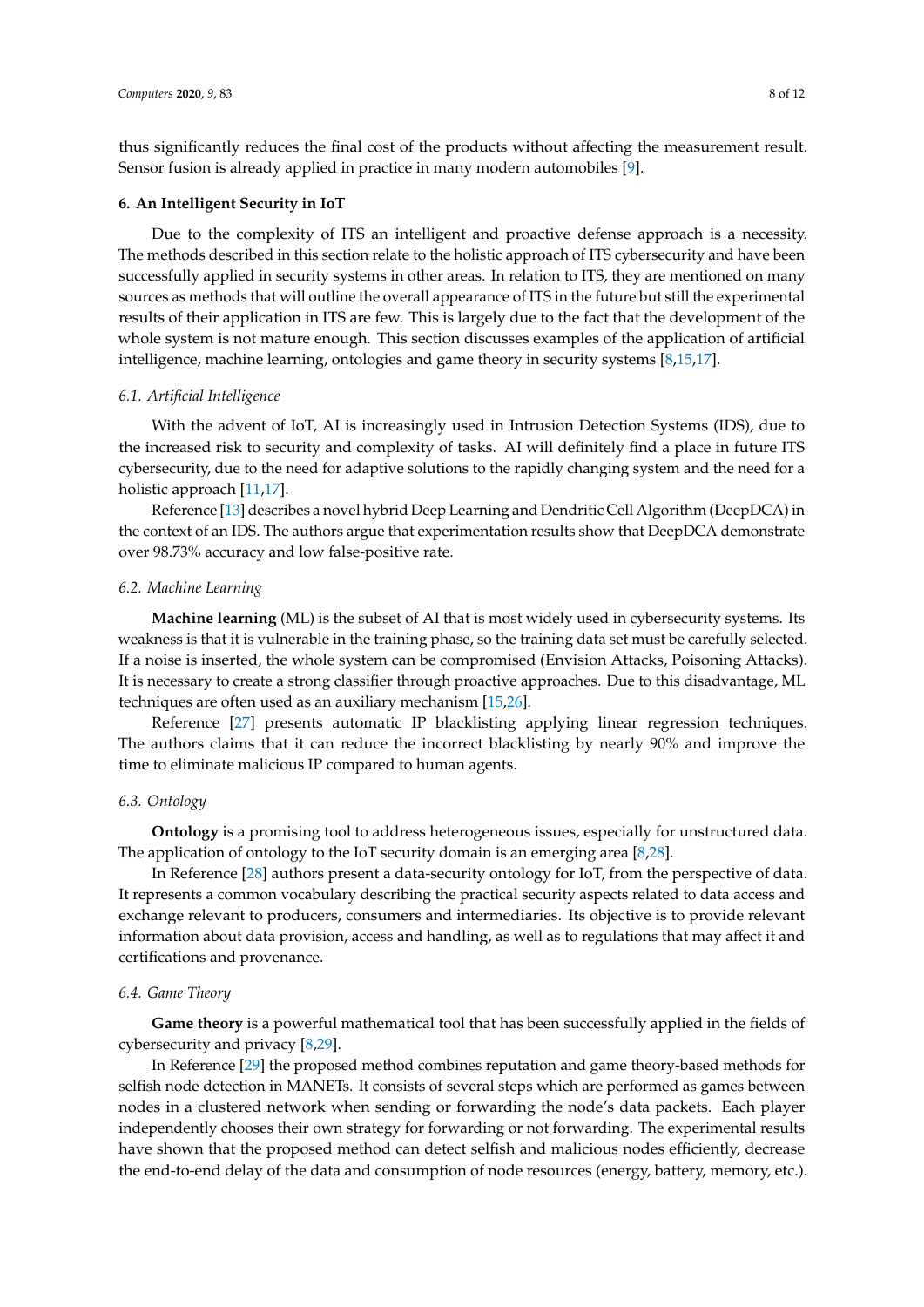The proposed approach gives the malicious and selfish nodes the second opportunity to cooperate with other nodes and thus improve the network performance.

#### **7. Discussion**

ITS is a complex multi-component system in which is sensible to cybersecurity and vulnerable in all its subsystems. In presented paper a four-layer model of IoT architecture that has been adapted to differentiate the issues more clearly is shown.

**At perception** layer Spoofing attacks result in incorrect data acquisition. Denial-of-Service can cause failure of any of the systems. The main issue at this layer is configuration and initialization of the devices during manufacturing and internal vehicular network design, which does not comply with the connection of vehicles in dynamic networks.

Security by contract concept is a promising technology at perception layer, especially with regard to issues related to changes and improvements in security strategies. Sensor fusion is successfully applied in practice in order to eliminate inaccurate information.

**At network layer** numerous of cyberattacks are possible due to dynamic topology of the VANETs. Sometimes the attacking party can act passively, for example eavesdropping. Black and gray hole attacks omit the re-transmission of packets and thus disrupt communication. Man-in-the-Middle attack spread modified data. Timing attack delay transmission of the data and this way it damages systems that rely on real-time response. Sybil rely on replacing the identity of a nodes, thus can cause Jamming or Denial-of-Service. Due to the possibility of Identity attack the authentication of the nodes is necessarily to be anonymous.

Different solutions with regard to anonymous authentication, are being sought to reduce the network and computing resources required for the continuous exchange of pseudonyms in VANET.

One of the fastest growing technologies that is being experimented in this area is blockchain. In addition to anonymous authentication, blockchain in ITS security could find application in upper architecture layers as a secure data warehouse. Another answer to the question of reducing resources in anonymous authentication is Fog computing. Keeping the vulnerable identity information of the nodes at the edge of the system would limit the risk of attacks. The use of several complementary technologies is a possible solution to the issue of resource-effective authentication. A good example of this is a bloom filter as a main method and a blacklist and a request to the legitimate party as an auxiliary methods.

At **support layer**, defense of fog-based structures is the main issue.

Conventional security methods as cryptography and network segmentation are the most appropriate solution for Fog defense. They need to be adapted to the needs of ITS.

At **application layer**, the main issues that security should focus on are description and standardization of the complex model of data and metadata and defense of systems, based on AI.

The possible attacks at this layer are Data poisoning, Environmental Perturbations and Policy manipulation.

Due to the complexity of ITS, an intelligent security strategy is required. AI, machine learning, ontologies and game theory are tools that have found application in cybersecurity solutions. Their application and adaptation to ITS needs to be studied in detail. Intelligent security often is based on cooperation between cybersecurity specialists and a variety of intelligent security solutions.

An example of collaboration between experts and automated cybersecurity approaches is a system for cyber-risk scenario analysis for connected and automated vehicles (CAV) based on Bayesian Network (BN) presented in Reference [\[30\]](#page-11-13). In the initial phase of establishment, BN is constructed based on expert judgment. Quantitative and qualitative information from NVD (National Vulnerability) for 88,438 known vulnerabilities were used to refine BN, using machine learning methods. The performed tests demonstrate nearly 100% prediction accuracy of the quantitative risk score and qualitative risk level. Proposed methodology is applied to CAV GPS systems.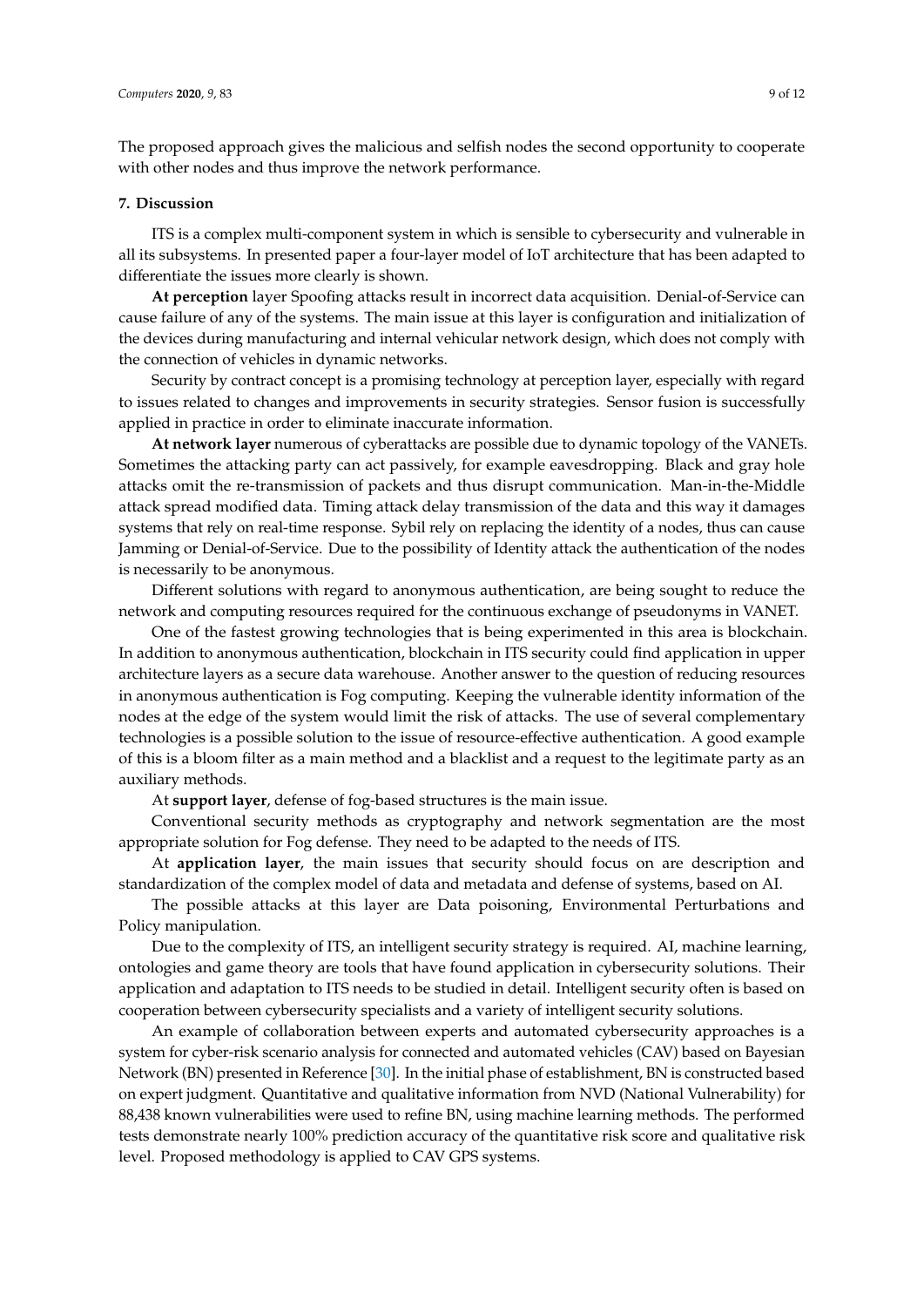Another example of simulation analysis that can help in developing methodologies to resist or mitigate the effects of the attacks in a CAV platoon, such as intrusion detection, privacy protection and counteracting control methods anomaly detection is presented in Reference [\[31\]](#page-11-14). To understand cyberattack effect propagation the authors use a directed graph model, presented with adjacency matrix. For the simulation it is assumed that platoon of 15 CAVs is traveling on a straight road segment without overtaking and lane changing and incorporate the effects of three types of attacks (bogus messages, replay/delay and collusion attack). It was concluded that cyberattacks could influence vehicles unnecessary delay, extremely small gap, abrupt acceleration/deceleration and rear-end collisions. The authors propose the cooperative intelligent driver model.

The two described studies are good examples of initial development of ITS cybersecurity methodologies that need to be considered and integrated into a comprehensive system and tested into real vehicles.

Table [2](#page-9-0) summarizes the approaches considered for ITS cybersecurity in accordance with the problems they solve, cyberattacks and the architectural layer to which they correspond.

<span id="page-9-0"></span>

| <b>Architecture Layer</b> | <b>Security Issue</b>                                                                                                  | Cyberattack                                                                                      | <b>Security Approach</b>                                                                                       |
|---------------------------|------------------------------------------------------------------------------------------------------------------------|--------------------------------------------------------------------------------------------------|----------------------------------------------------------------------------------------------------------------|
| Perception layer          | Configuration and<br>initialization of the<br>devices during<br>manufacturer;<br>Internal vehicular<br>network design; | Denial-of-Service;<br>Spoofing;                                                                  | Security by contract;<br>Sensor fusion;                                                                        |
| Network layer             | Anonymous<br>authentication in<br>VANET;                                                                               | Sybil Attacks;<br>Denial-of-Service;<br>Man-in-the-Middle;<br>Eavesdropping;<br>Routing attacks; | Blockchain;<br>Reputation based<br>models;<br>Bloom filter combined<br>with auxiliary methods;<br>Game theory; |
| Support layer             | Fog defense;                                                                                                           | Attack against Fog;                                                                              | Authentication;<br>Encryption;<br>Key management;<br>Regular auditing;                                         |
| Application layer         | Complicated data model;<br>AI defense.                                                                                 | Data poisoning;<br>Environmental<br>Perturbations;<br>Policy manipulation.                       | Blockchain;<br>AI;<br>Machine learning;<br>Ontology;<br>Game theory.                                           |

**Table 2.** ITS architecture and cybersecurity issues and approaches.

# **8. Conclusions and Future Work**

ITS are complex, time-critical systems in which the physical safety of road users and the efficiency of transport services directly depend on the provision of cybersecurity. Although developments for ITS standards exist, the imposition of a comprehensive standard as well as the creation of a security strategy is not yet a fact. The interoperability between the various standards within the ITS and the interaction with the surrounding world (Smart Cities, IoT) needs to be well considered and tested.

Some of the described technologies such as blockchain, lightweight cryptographic methods, network segmentation and sensor fusion will certainly find a place in the appearance of ITS, although more experimental results are needed, as well as tests on how they will fit into the overall system.

Another part of the discussed technologies is in the initial stage of research regarding their application in ITS. AI and Machine Learning are mentioned in many sources as an important technology that will determine the vision of ITS. The advantages of utilizing such approaches are greatly publicized, while the security implications of their integration with ITS remain not studied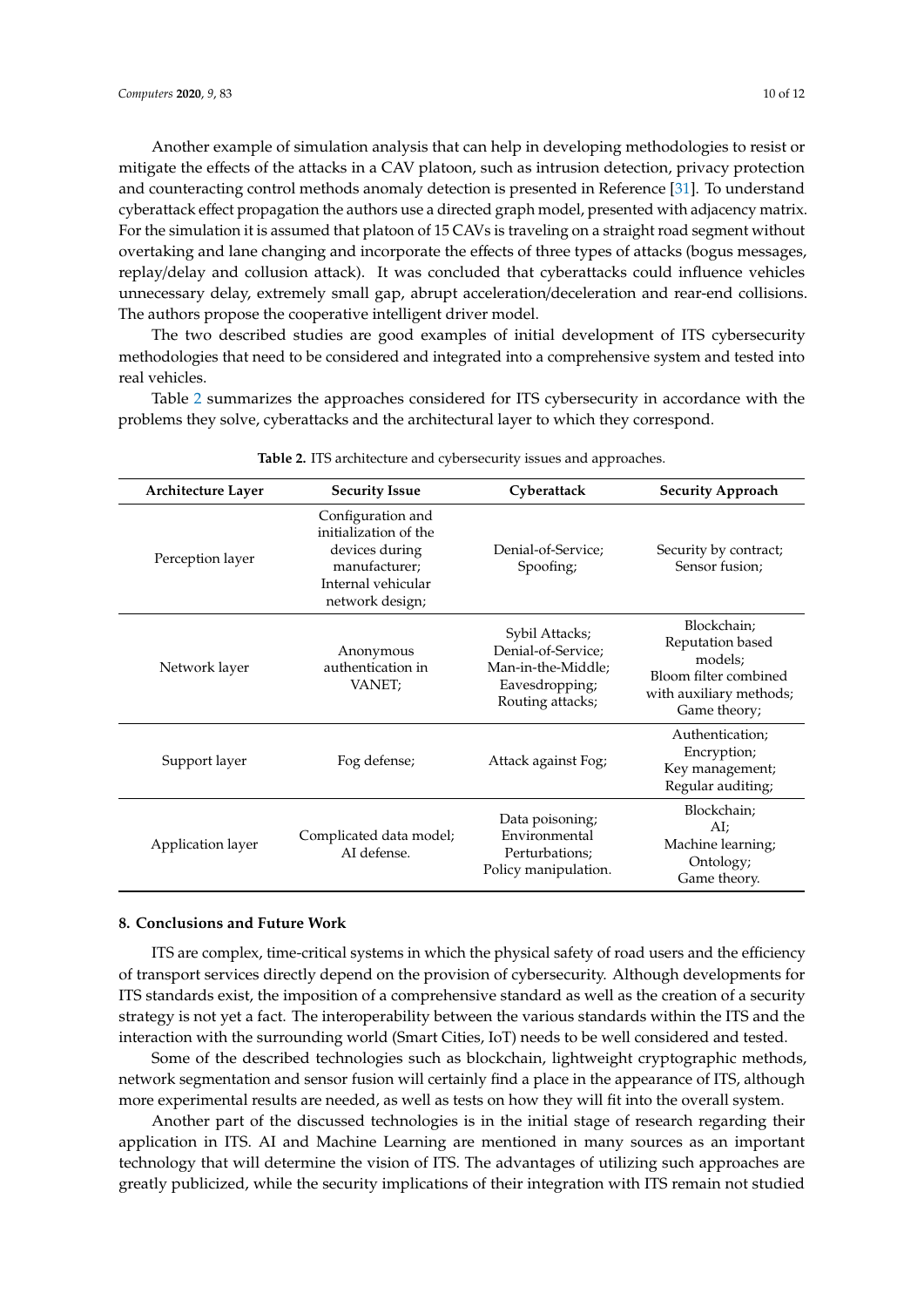enough. On the other hand, experimental results from the application of these technologies in ITS security systems are needed. Another technologies that is expected to be developed under ITS domain are Game theory and Security-by-Contract. They are successfully applied in IoT cybersecurity solutions and is likely to find a place in ITS cybersecurity.

**Author Contributions:** Conceptualization, N.K. and T.M.; investigation, T.M.; resources, T.M.; writing—original draft preparation, T.M.; writing—review and editing, N.K.; visualization, T.M.; supervision, N.K.; funding acquisition, N.K. All authors have read and agreed to the published version of the manuscript.

**Funding:** This research was partially supported by the European Regional Development Fund within the OP "Science and Education for Smart Growth 2014–2020", Project CoC "Smart Mechatronic, Eco- And Energy Saving Systems And Technologies", No BG05M2OP001-1.002-0023 233.

**Conflicts of Interest:** The authors declare no conflict of interest. The funders had no role in the design of the study; in the collection, analyses or interpretation of data; in the writing of the manuscript or in the decision to publish the results.

# **References**

- <span id="page-10-0"></span>1. Coppola, P.; Silvestri, F. Autonomous vehicles and future mobility solutions. In *Autonomous Vehicles and Future Mobility*; AET Series; Elsevier: Amsterdam, The Netherlands, 2019.
- <span id="page-10-1"></span>2. Han, M.; Liu, S.; Ma, S.; Wan, A. Anonymous-authentication scheme based on fog computing for VANET. *PLoS ONE* **2020**, *15*, e0228319. [\[CrossRef\]](http://dx.doi.org/10.1371/journal.pone.0228319) [\[PubMed\]](http://www.ncbi.nlm.nih.gov/pubmed/32053610)
- <span id="page-10-5"></span>3. Jin, H.; Papadimitratos, P. Proactive certificate validation for VANETs. In Proceedings of the 2016 IEEE Vehicular Networking Conference (VNC), Columbus, OH, USA, 8–10 December 2016.
- <span id="page-10-13"></span>4. IEEE. *1609.2-2016 IEEE Standard for Wireless Access in Vehicular Environments—Security Services for Applications and Management Messages*; Revision of IEEE Std 1609.2-2013; IEEE: Pictasaway, NJ, USA, 2016; pp. 1–240.
- <span id="page-10-2"></span>5. Khan, S.; Parkinson, S.; Qin, Y. Fog computing security: A review of current applications and security solutions. *J. Cloud Comput. Adv. Syst. Appl.* **2017**, *6*, 19. [\[CrossRef\]](http://dx.doi.org/10.1186/s13677-017-0090-3)
- <span id="page-10-3"></span>6. Busygin, A.G.; Kalinin, M.; Konoplev, A. Supporting connectivity of VANET/MANET network nodes and elastic software-configurable security services using blockchain with floating genesis block. In *Proceedings of the IV International Scientific Conference 'the Convergence of Digital and Physical Worlds: Technological, Economic and Social Challenges' (CC-TESC2018), St. Petersburg, Russia, 16–18 May 2018*; SHS Web of Conferences Volume 44; EDP Sciences: Les Ulis, France, 2018.
- <span id="page-10-4"></span>7. Mir, Z.H.; Filali, F. LTE and IEEE 802.11p for vehicular networking: A performance evaluation. *J. Wirel. Commun. Netw.* **2014**, *2014*, 89. [\[CrossRef\]](http://dx.doi.org/10.1186/1687-1499-2014-89)
- <span id="page-10-6"></span>8. Cui, L.; Xie, G.; Qu, Y.; Gao, L.; Yang, Y. Security and Privacy in Smart Cities: Challenges and Opportunities. *IEEE Access* **2018**, *6*, 46134–46145. [\[CrossRef\]](http://dx.doi.org/10.1109/ACCESS.2018.2853985)
- <span id="page-10-7"></span>9. Hahn, D.A.; Munir, A.; Behzadan, V. Security and Privacy Issues in Intelligent Transportation Systems: Classification and Challenges. *IEEE Intell. Transp. Syst. Mag.* **2019**, *1*. [\[CrossRef\]](http://dx.doi.org/10.1109/MITS.2019.2898973)
- <span id="page-10-8"></span>10. Katrakazas, C.; Theofilatos, A.; Papastefanatos, G.; Härri, J.; Antoniou, C. *Cyber Security and Its Impact on Cav Safety: Overview, Policy Needs and Challenges*; Elsevier: Amsterdam, The Netherlands, 2020.
- <span id="page-10-9"></span>11. Sanguino, T.D.J.M.; Domínguez, J.M.L.; Baptista, P.D.C. *Cybersecurity Certification and Auditing of Automotive Industry*; Elsevier: Amsterdam, The Netherlands, 2020; pp. 95–124.
- <span id="page-10-10"></span>12. Jadoon, A.K.; Wang, L.; Li, T.; Zia, M.A. Lightweight Cryptographic Techniques for Automotive Cybersecurity. *Wirel. Commun. Mob. Comput.* **2018**, 1–15. [\[CrossRef\]](http://dx.doi.org/10.1155/2018/1640167)
- <span id="page-10-11"></span>13. Vähäkainu, P.; Lehto, M. Artificial intelligence in the cyber security environment. In Proceedings of the 14th International Conference on Cyber Warfare and Security ICCWS 2019, Stellenbosch, South Africa, 28 February–1 March 2019; Available online: https://[www.researchgate.net](https://www.researchgate.net/publication/338223306_Artificial_intelligence_in_the_cyber_security_environment)/publication/338223306\_Artificial\_ [intelligence\\_in\\_the\\_cyber\\_security\\_environment](https://www.researchgate.net/publication/338223306_Artificial_intelligence_in_the_cyber_security_environment) (accessed on 12 October 2020).
- <span id="page-10-12"></span>14. Giaretta, A.; Dragoni, N.; Massacci, F. IoT Security Configurability with Security-by-Contract. *Sensors* **2019**, *19*, 4121. [\[CrossRef\]](http://dx.doi.org/10.3390/s19194121) [\[PubMed\]](http://www.ncbi.nlm.nih.gov/pubmed/31548501)
- <span id="page-10-14"></span>15. Huawei Technologies Co., Ltd. *5G Security Architecture White Paper*; Huawei Technologies Co., Ltd.: Shenzhen, China, 2017.